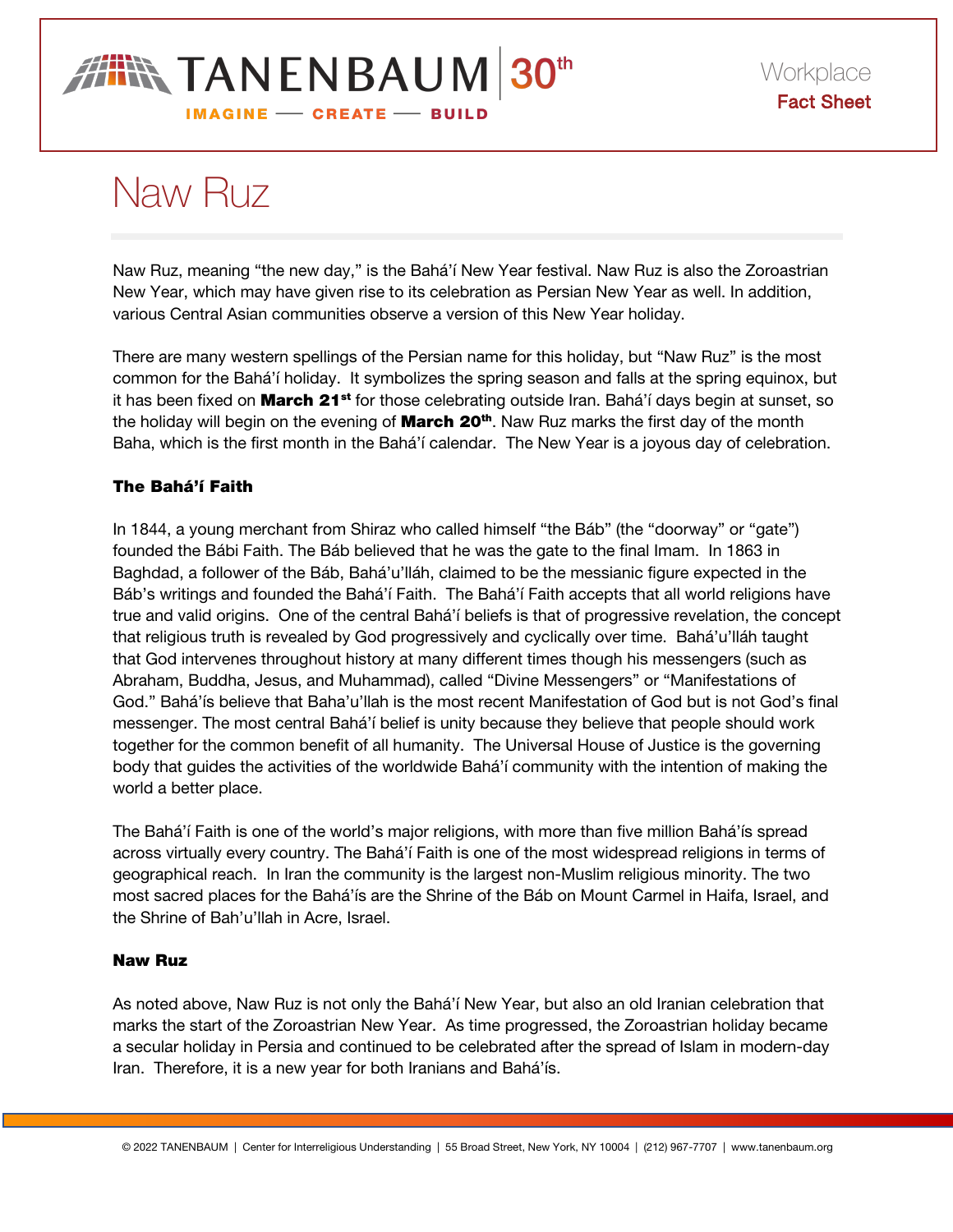

For the Bahá'ís, Naw Ruz marks the feast day following the 19-day month of fasting (the Bahá'í calendar consists of 19, 19-day months). Work is suspended and typical of most Bahá'í holy days, there are no fixed rituals or practices associated with the holiday. Because the Bahá'í community is worldwide, the Bahá'í Faith intentionally does not impose one cultural tradition upon others. Rather, Bahá'í encourages practices that emerge organically based on the traditions of the local community. In general, the New Year is celebrated with prayers, feasting, and joyful celebrations. These celebrations may look different depending on location.

As the Persian New Year, Naw Ruz (or Nowruz) marks the return of spring and is associated with new beginnings. Traditions include spring cleaning the home, purchasing new clothing and furniture, and lighting bonfires. Those celebrating may also have a "haft seen" table, which holds seven items starting with S that symbolize hopes for the new year.

#### How Will Naw Ruz Affect the Global Workplace?

The celebration of Naw Ruz will vary based on the location and the traditions of the local Bahá'í community. However, Naw Ruz is generally celebrated with meetings for prayer and celebration, feasting, music, and dancing. Time may also be spent visiting friends and relatives and exchanging gifts. Employees who celebrate Naw Ruz may request space or time to perform these activities during the holiday. Additionally, since Naw Ruz is one of the nine Bahá'í holidays in which work is suspended, Bahá'í employees may take this day off work. In the 19 days preceding Naw Ruz, many Baha'is will fast by abstaining from food, drink, and smoking from sunrise until sunset each day.

It is important to remember that Naw Ruz is also observed in different ways by Zoroastrians, many Persians around the globe, and others. As a result, employees belonging to multiple communities may ask for time off for this holiday.

#### Acknowledging Naw Ruz

More and more, we see companies providing educational resources to acknowledge a range of diverse holidays, holy days, and religious festivals, including lesser-known holidays such as Naw Ruz. Holidays present an excellent opportunity for employers to support their religiously diverse employees and customers and reinforce their reputation as leaders in Diversity & Inclusion.

#### **Greetings**

If you would like to recognize the holiday with your colleagues and friends, it is appropriate to greet them with a simple "Happy Naw Ruz" or "Happy New Year."